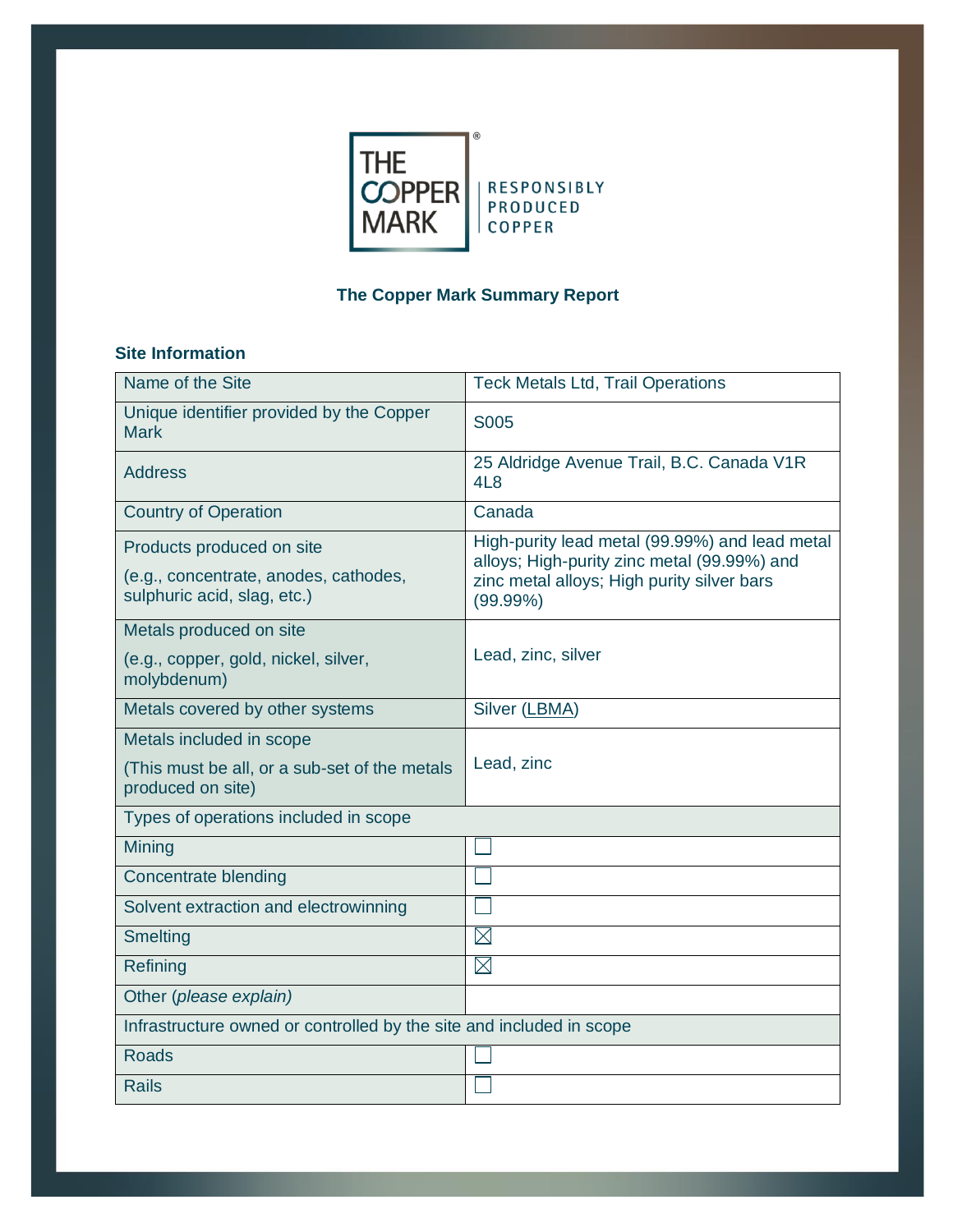

| Ports                  |  |
|------------------------|--|
| Other (please explain) |  |

### **Equivalency Check**

Upon receiving the pre-assessment checklist, the Copper Mark did a review of equivalent certificates and third-party assurances.

The following equivalent systems were applied:

*Equivalent systems are determined by the Copper Mark to have standards and assurance requirements that are materially comparable in scope and intent to those of the Copper Mark, in accordance with the [Copper Mark Recognition Process.](https://coppermark.org/assurance-process/recognition-and-equivalence/)*

| <b>Equivalent System</b><br>(Name, date of<br>assurance /<br>certification) | <b>Review Process</b>                                                                                                                         | <b>Criteria Covered by</b><br><b>Equivalency</b> |
|-----------------------------------------------------------------------------|-----------------------------------------------------------------------------------------------------------------------------------------------|--------------------------------------------------|
|                                                                             | The Independent Reviewer confirmed the<br>assurance / certification was:                                                                      |                                                  |
|                                                                             | Valid at the time of the review                                                                                                               |                                                  |
|                                                                             | No more than 24 months old and /<br>or plans for reassessment are<br>underway                                                                 |                                                  |
| N/A                                                                         | In effect for an additional 12<br>months and / or plans for<br>reassessment are underway                                                      | <b>NA</b>                                        |
|                                                                             | Covering the same scope as the<br><b>Copper Mark Responsible</b><br>Production Criteria, including<br>operations, locations, and<br>materials |                                                  |
|                                                                             | Accompanied by improvement<br>plans where applicable                                                                                          |                                                  |

#### **Independent Site Assessment Information**

| Name of the Lead Assessor                                       | <b>Josue Ruiz</b>            |
|-----------------------------------------------------------------|------------------------------|
| Name of the Assessment Firm (if<br>applicable)                  | RCS Global, Ltd.             |
| Date(s) of Assessment Activities<br>$(dd/mm/yyyy - dd/mm/yyyy)$ | 30 January - 3 February 2022 |
| <b>Assessment Period</b>                                        | 1 January - 31 December 2021 |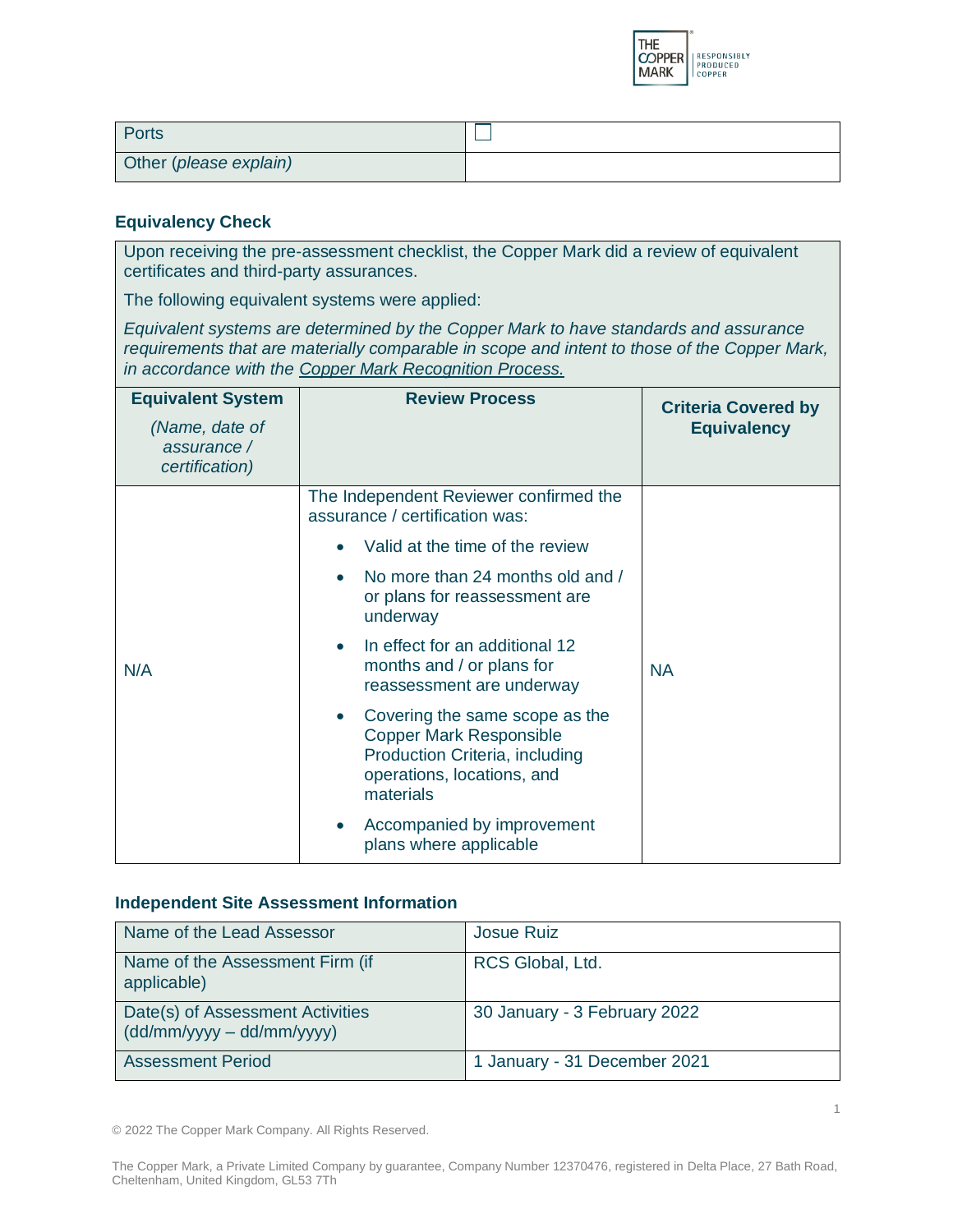

| Summary of the               | Document review, site observations, and interviews, including:                          |  |
|------------------------------|-----------------------------------------------------------------------------------------|--|
| Assessment<br>Methodology    | Total number of interviews conducted: 7                                                 |  |
|                              | Type of interviews:<br>$\bullet$                                                        |  |
|                              | Management: 5 managers during document review &<br>$\circ$<br>interviews held virtually |  |
|                              | Employees: 2 managers during facility visit<br>$\circ$                                  |  |
|                              | Contractor: No contractors were interviewed<br>$\circ$                                  |  |
| Summary of the               | Monday, 31 January                                                                      |  |
| <b>Assessment Activities</b> | Opening meeting                                                                         |  |
|                              | Company introduction and determination of scope<br>$\bullet$                            |  |
|                              | Understanding the due diligence management system<br>$\bullet$                          |  |
|                              | Management interviews<br>$\circ$                                                        |  |
|                              | Internal management structure<br>$\circ$                                                |  |
|                              | Review of previous corrective actions<br>$\circ$                                        |  |
|                              | Due diligence process and implementation<br>$\circ$                                     |  |
|                              | Employee training and communication review<br>$\circ$                                   |  |
|                              | Supplier management process<br>$\circ$                                                  |  |
|                              |                                                                                         |  |
|                              | Tuesday, 1 February                                                                     |  |
|                              | Transparency and traceability over supply chains - sampling<br>of records               |  |
|                              | Sampling of KYC files<br>$\bullet$                                                      |  |
|                              | <b>Facility tour</b>                                                                    |  |
|                              | <b>Employee interviews</b>                                                              |  |
|                              | <b>Closing meeting</b>                                                                  |  |

### **Summary of Findings**

| <b>Criteria</b>         | <b>Rating</b><br>Fully meets, partially<br>meets, does not meet,<br>not applicable | <b>Comments</b>                                                                                                                     |
|-------------------------|------------------------------------------------------------------------------------|-------------------------------------------------------------------------------------------------------------------------------------|
| 1. Management<br>System | Fully meets, with<br>minor opportunities for<br>improvement                        | Trail has a medium complexity supply chain with<br>both primary and secondary material inputs from<br>a medium number of suppliers. |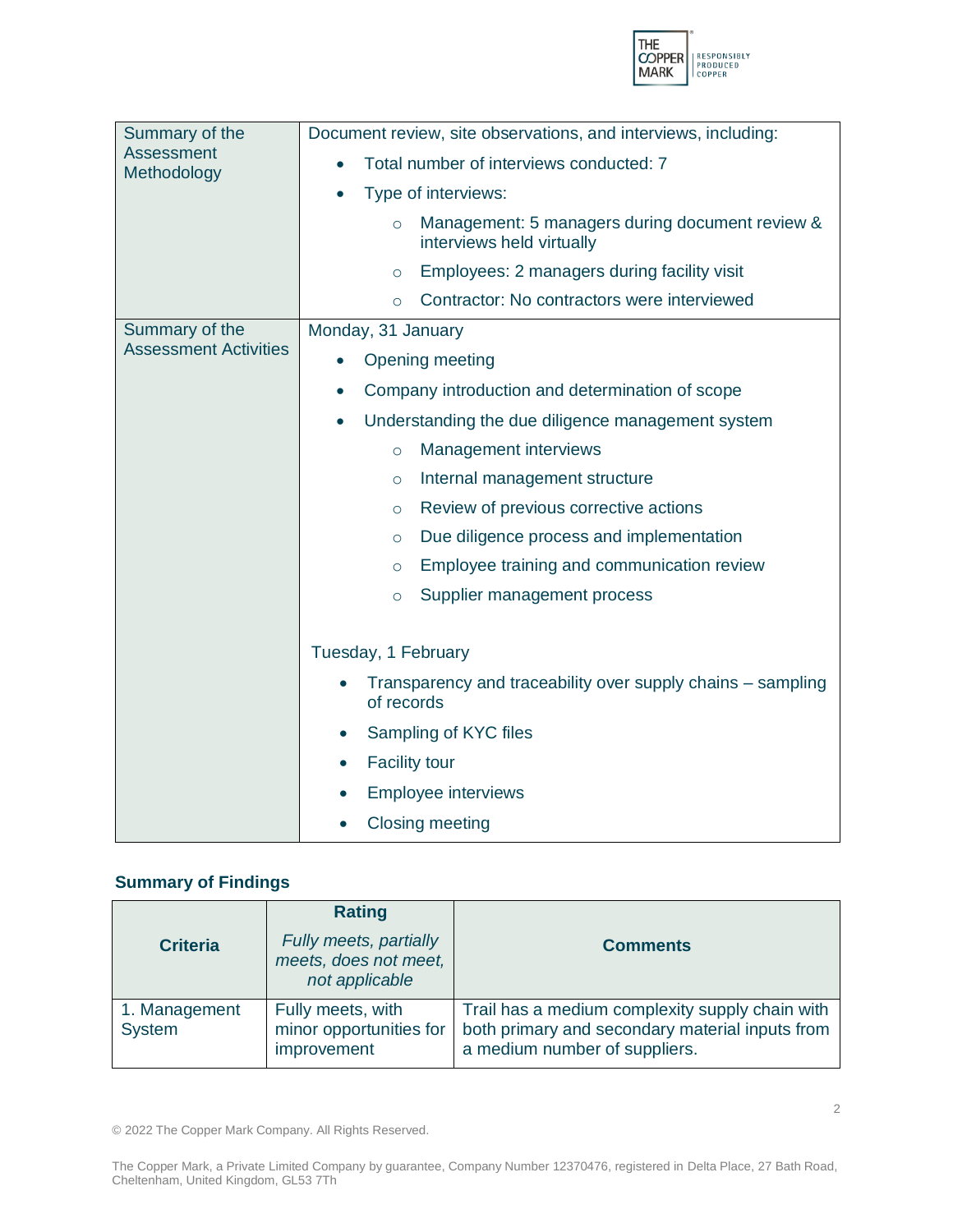

|                                                 |                    | Trail has established a due diligence<br>management system appropriate to the nature,                                                                                                                                                                                                                                                             |
|-------------------------------------------------|--------------------|---------------------------------------------------------------------------------------------------------------------------------------------------------------------------------------------------------------------------------------------------------------------------------------------------------------------------------------------------|
|                                                 |                    | scale and operational context of the company.                                                                                                                                                                                                                                                                                                     |
|                                                 |                    | Trail has a policy in line with the requirements of<br>the standard, available here, that is appropriate<br>for the size and complexity of the operations and<br>trained to relevant personnel. Responsibility is<br>assumed by senior management, including for<br>continual improvement of the system.<br>Resources are sufficiently allocated. |
|                                                 |                    | This was confirmed by a review of the policy,<br>organizational structure, training material,<br>interviews with workers and management, and<br>the protocol for implementation, the Responsible<br>Mineral Sourcing Management System.                                                                                                           |
|                                                 |                    | It is observed that the roles and responsibilities<br>of 4 personnel are still being defined.                                                                                                                                                                                                                                                     |
|                                                 |                    | Trail has a grievance mechanism appropriate to<br>the nature, scale, and operational context.                                                                                                                                                                                                                                                     |
|                                                 |                    | Trail has a system of controls in place for both<br>materials and KYC. Trail conducts KYC on all<br>suppliers.                                                                                                                                                                                                                                    |
|                                                 |                    | The following minor areas for improvement were<br>identified:                                                                                                                                                                                                                                                                                     |
|                                                 |                    | Increased retention of records required<br>by its own policy for each supplier.                                                                                                                                                                                                                                                                   |
|                                                 |                    | Increased retention of records containing<br>information necessary to implement<br>applicable steps of the due diligence<br>process.                                                                                                                                                                                                              |
| 2. Red Flag<br>Identification<br><b>Process</b> | <b>Fully meets</b> | Trail has a process to collect, review, and retain<br>credible information for red flags identification<br>appropriate to the nature, scale and operational<br>context of the company.                                                                                                                                                            |
|                                                 |                    | Trail has a process in place to identify conflict-<br>affected and high-risk areas using credible<br>resources and methodology, which is updated<br>annually.                                                                                                                                                                                     |
|                                                 |                    | Trail conducts a red-flag review with the<br>information gathered in a consistent manner and<br>has identified red flags related to mineral origin<br>and transportation from conflict-affected and<br>high-risk areas. Through implementation of this                                                                                            |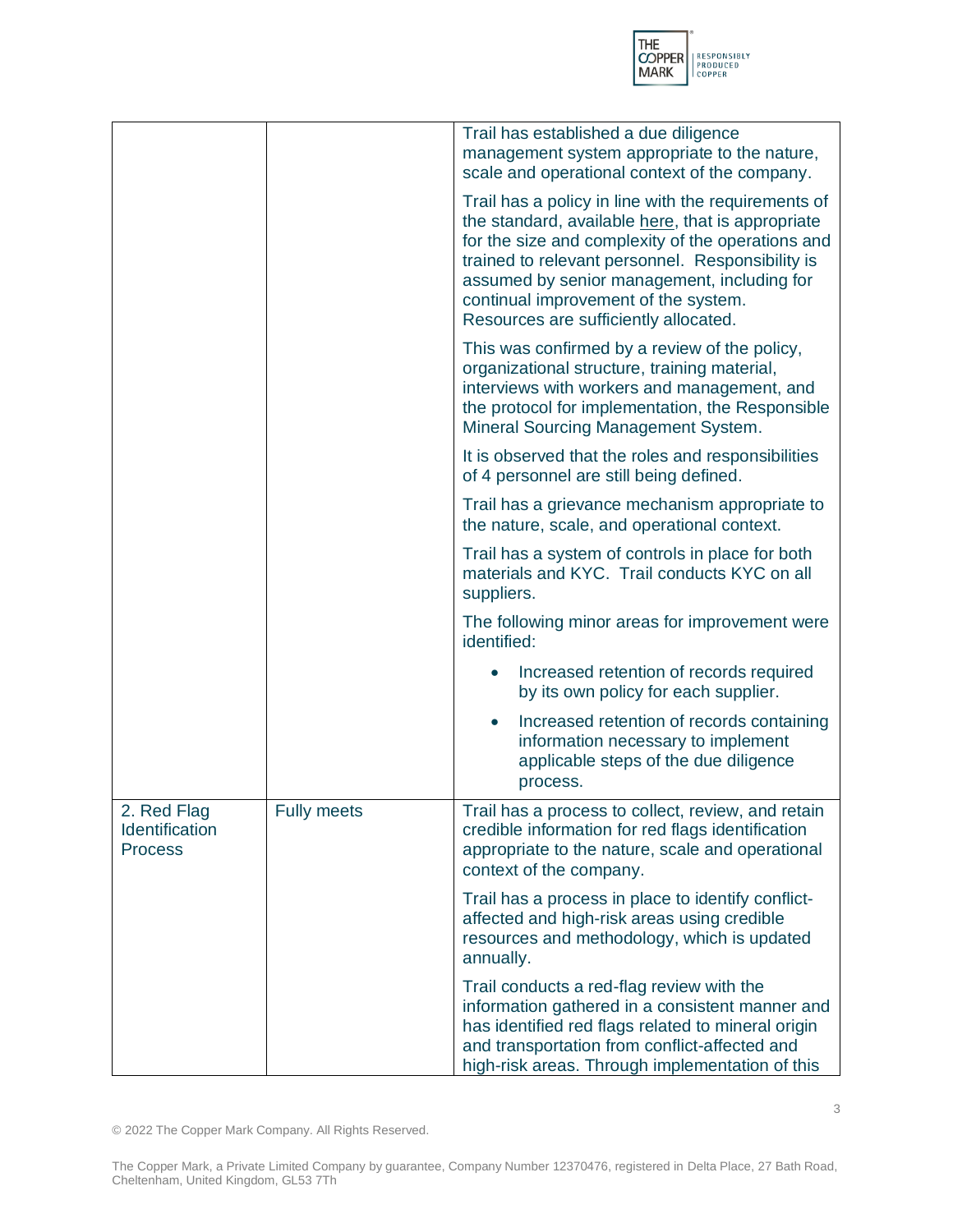

|                                         |                        | process, Trail has identified red flags related to<br>mineral location.                                                                                                                                                                                                                                                                          |
|-----------------------------------------|------------------------|--------------------------------------------------------------------------------------------------------------------------------------------------------------------------------------------------------------------------------------------------------------------------------------------------------------------------------------------------|
| 3. Risk<br><b>Assessment</b>            | <b>Partially meets</b> | Trail has a process in place to gather<br>information to conduct a risk assessment.                                                                                                                                                                                                                                                              |
| <b>Process</b>                          |                        | Trail has identified where on-the-ground<br>assessments are required and conducted those<br>assessments where possible. It is noted that a<br>number of on-the-ground assessments are<br>pending and will be scheduled for when the<br>Covid-19 pandemic allows. Trail has put in<br>place remote ongoing monitoring measures in<br>the interim. |
|                                         |                        | The following opportunities for improvement for<br>the process to conduct on-the-ground<br>assessments are identified:                                                                                                                                                                                                                           |
|                                         |                        | 1. Define the scope and frequency of the<br>assessment as well as the competencies of<br>the assessment team                                                                                                                                                                                                                                     |
|                                         |                        | 2. Include triangulation and document review in<br>the methodology, and                                                                                                                                                                                                                                                                          |
|                                         |                        | 3. Clearly define the methodology applied.                                                                                                                                                                                                                                                                                                       |
| 4. Risk<br>Management<br><b>Process</b> | <b>Fully meets</b>     | Trail has a process in place to implement a risk<br>mitigation strategy consistent with its policy on<br>responsible minerals supply chains and the<br>recommendations of the OECD Guidance.                                                                                                                                                     |
|                                         |                        | The strategies are appropriate to the type and<br>scale of the risks of adverse impacts and actual<br>adverse impacts and the company's position<br>along the supply chain and take into account<br>Trail's ability to exercise leverage.                                                                                                        |
|                                         |                        | The mitigation strategy is supported by sufficient<br>resources, implemented consistently, and<br>includes stakeholder engagement activities in<br>the design and implementation.                                                                                                                                                                |
| 5. Public<br>Reporting                  | Fully aligned          | Trail has a publicly available "Step 5" report that<br>includes all requirements of the standard and is<br>accurate and consistent with the assessment<br>review.                                                                                                                                                                                |
|                                         |                        | The report includes changes in sourcing practice<br>from year to year. The report is available here.                                                                                                                                                                                                                                             |

### **Conclusions**